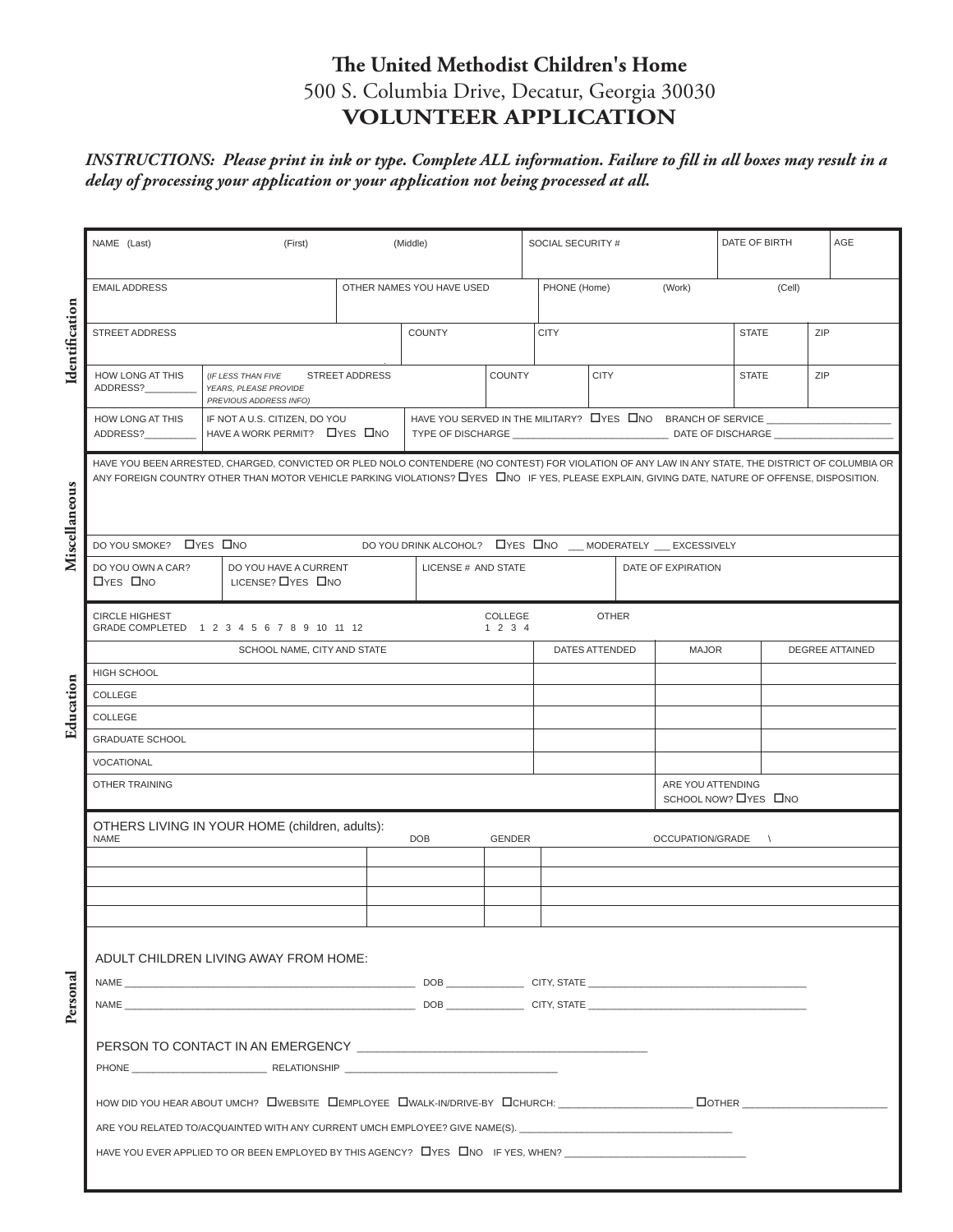| NAME OF COMPANY                                                                                                                                                                                                                      |              | <b>STREET ADDRESS</b>                                                                     |                                                                                 | <b>CITY</b>                        | <b>STATE</b>    | ZIP |  |  |
|--------------------------------------------------------------------------------------------------------------------------------------------------------------------------------------------------------------------------------------|--------------|-------------------------------------------------------------------------------------------|---------------------------------------------------------------------------------|------------------------------------|-----------------|-----|--|--|
| <b>POSITION</b>                                                                                                                                                                                                                      |              | DATES EMPLOYED (MONTH/YEAR)<br>TO                                                         | <b>CONTACT PERSON</b>                                                           |                                    | CONTACT'S PHONE |     |  |  |
|                                                                                                                                                                                                                                      |              | If employment is less than one year, please list most recent previous employment as well. |                                                                                 |                                    |                 |     |  |  |
| NAME OF COMPANY                                                                                                                                                                                                                      |              | <b>STREET ADDRESS</b>                                                                     |                                                                                 | <b>CITY</b>                        | <b>STATE</b>    | ZIP |  |  |
| <b>POSITION</b>                                                                                                                                                                                                                      |              | DATES EMPLOYED (MONTH/YEAR)<br>TO                                                         | <b>CONTACT PERSON</b>                                                           |                                    | CONTACT'S PHONE |     |  |  |
| <b>VOLUNTEER AREAS OF INTEREST</b>                                                                                                                                                                                                   |              |                                                                                           | Tutor for middle and high school students on campus or for Foster Care children |                                    |                 |     |  |  |
|                                                                                                                                                                                                                                      |              | Assist in enrichment and life skills classes                                              |                                                                                 |                                    |                 |     |  |  |
| _ Assist in mailings and other special projects                                                                                                                                                                                      |              |                                                                                           |                                                                                 |                                    |                 |     |  |  |
| ____ Assist at special events                                                                                                                                                                                                        |              |                                                                                           |                                                                                 |                                    |                 |     |  |  |
| ____ Provide child care assistance for classes and special events.                                                                                                                                                                   |              |                                                                                           |                                                                                 |                                    |                 |     |  |  |
| _ Share love of art, music, dancing or reading                                                                                                                                                                                       |              |                                                                                           |                                                                                 |                                    |                 |     |  |  |
| <u>Denote Charles Communications and the Charles Communications and the Charles Communications and the Charles Communications and the Charles Communications and the Charles Communications and the Charles Communications and t</u> |              |                                                                                           |                                                                                 |                                    |                 |     |  |  |
| <b>AVAILABILITY TO VOLUNTEER</b>                                                                                                                                                                                                     |              |                                                                                           |                                                                                 |                                    |                 |     |  |  |
|                                                                                                                                                                                                                                      |              |                                                                                           |                                                                                 |                                    |                 |     |  |  |
|                                                                                                                                                                                                                                      |              |                                                                                           |                                                                                 |                                    |                 |     |  |  |
| <b>MISSION STATEMENT</b>                                                                                                                                                                                                             |              |                                                                                           |                                                                                 |                                    |                 |     |  |  |
| <b>EXE THE</b><br>Methodist<br>Children's<br>The mission of the United Methodist Children's<br>Home is to provide redemptive, healing services                                                                                       |              |                                                                                           |                                                                                 |                                    |                 |     |  |  |
| that bring meaningful change to the lives of                                                                                                                                                                                         |              |                                                                                           |                                                                                 |                                    |                 |     |  |  |
| children and families. Grounded by scripture and<br>the tradition of the church, we seek to bring the                                                                                                                                |              |                                                                                           |                                                                                 |                                    |                 |     |  |  |
| wholeness of God's love to persons through Christ.                                                                                                                                                                                   |              |                                                                                           |                                                                                 |                                    |                 |     |  |  |
|                                                                                                                                                                                                                                      |              |                                                                                           |                                                                                 | of the NORTH GEORGIA<br>CONFERENCE |                 |     |  |  |
| DO YOU BELIEVE YOU CAN UPHOLD THE MISSION STATEMENT OF THE UNITED METHODIST<br><b>CHILDREN'S HOME?</b>                                                                                                                               |              |                                                                                           |                                                                                 |                                    |                 |     |  |  |
|                                                                                                                                                                                                                                      |              |                                                                                           |                                                                                 |                                    |                 |     |  |  |
| $\square$ YES                                                                                                                                                                                                                        | $\square$ NO |                                                                                           |                                                                                 |                                    |                 |     |  |  |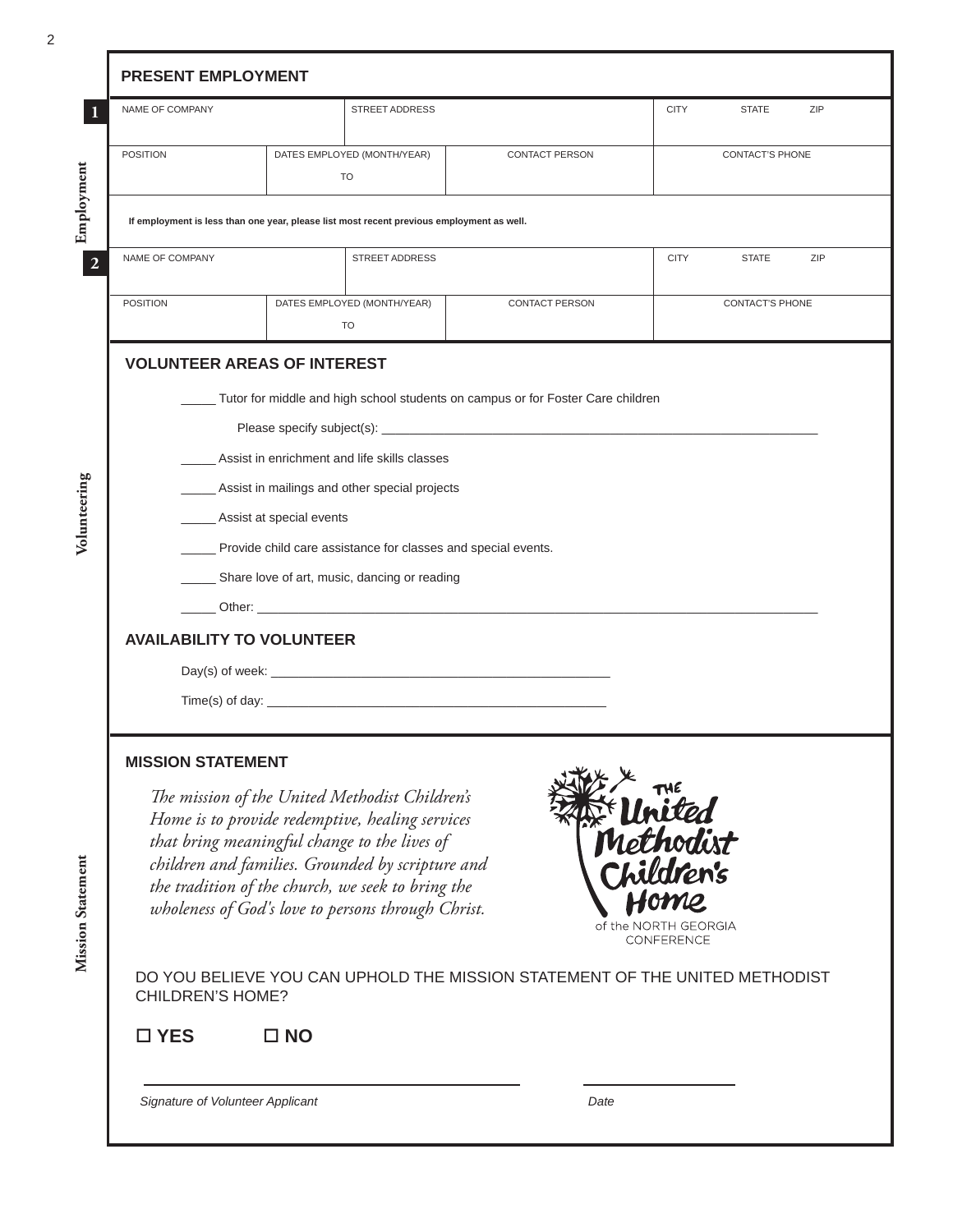|                            | REFERENCES: GIVE FULL INFORMATION REQUESTED FOR FOUR REFERENCES <sup>*</sup> (INCLUDE ONE EMPLOYMENT-RELATED). ONE RELATIVE MUST BE USED AS A REFERENCE. |                        |             |                                   |                  |  |  |  |  |
|----------------------------|----------------------------------------------------------------------------------------------------------------------------------------------------------|------------------------|-------------|-----------------------------------|------------------|--|--|--|--|
|                            | <b>NAME</b>                                                                                                                                              | <b>MAILING ADDRESS</b> | <b>CITY</b> | STATE & ZIP                       | <b>TELEPHONE</b> |  |  |  |  |
|                            |                                                                                                                                                          |                        |             |                                   |                  |  |  |  |  |
|                            | <b>RELATIONSHIP</b>                                                                                                                                      | <b>EMAIL ADDRESS</b>   |             | NO. YEARS KNOWN                   |                  |  |  |  |  |
| $\overline{2}$             | <b>NAME</b>                                                                                                                                              | <b>MAILING ADDRESS</b> | <b>CITY</b> | STATE & ZIP                       | <b>TELEPHONE</b> |  |  |  |  |
|                            |                                                                                                                                                          |                        |             |                                   |                  |  |  |  |  |
|                            | <b>RELATIONSHIP</b>                                                                                                                                      | <b>EMAIL ADDRESS</b>   |             | NO. YEARS KNOWN                   |                  |  |  |  |  |
| References<br>$\mathbf{3}$ | <b>NAME</b>                                                                                                                                              | <b>MAILING ADDRESS</b> | <b>CITY</b> | STATE & ZIP                       | <b>TELEPHONE</b> |  |  |  |  |
|                            |                                                                                                                                                          |                        |             |                                   |                  |  |  |  |  |
|                            | <b>RELATIONSHIP</b>                                                                                                                                      | <b>EMAIL ADDRESS</b>   |             | <b>NO. YEARS KNOWN</b>            |                  |  |  |  |  |
|                            | <b>NAME</b>                                                                                                                                              | <b>MAILING ADDRESS</b> | <b>CITY</b> | STATE & ZIP                       | <b>TELEPHONE</b> |  |  |  |  |
|                            |                                                                                                                                                          |                        |             |                                   |                  |  |  |  |  |
|                            | <b>RELATIONSHIP</b>                                                                                                                                      | <b>EMAIL ADDRESS</b>   |             | NO. YEARS KNOWN                   |                  |  |  |  |  |
|                            | * HAVE YOU BEEN EMPLOYED IN A POSITION WORKING WITH CHILDREN IN THE LAST FIVE YEARS? IF YES, THAT MUST BE INCLUDED AS A FIFTH REFERENCE:                 |                        |             |                                   |                  |  |  |  |  |
| $\overline{\mathbf{5}}$    | <b>BUSINESS NAME</b>                                                                                                                                     | <b>MAILING ADDRESS</b> | <b>CITY</b> | STATE & ZIP                       | <b>TELEPHONE</b> |  |  |  |  |
|                            |                                                                                                                                                          |                        |             |                                   |                  |  |  |  |  |
|                            | CONTACT                                                                                                                                                  | <b>EMAIL ADDRESS</b>   |             | HOW LONG WERE YOU EMPLOYED THERE? |                  |  |  |  |  |

# **The United Methodist Children's Home**

Position on Morality

In the best interest of children regarding morality and role modeling such morality, there are some principles to which the United Methodist Children's Home ascribes by upholding ethical conduct that provides the foundation for the values we hope to communicate to the children and young people entrusted to our care.

- We affirm that marriage is a contract that is expressed in love, mutual support, personal I. commitment and shared fidelity between a man and a woman. We reject all sexual acts and expressions that dehumanize or destroy people, and we affirm only those sexual acts and expressions that enhance our humanity.
- We do not believe that two persons should engage in a sexual relationship outside of marriage. II. Any act of sexual harassment, any sexual contact between staff members and residents or between volunteers and residents of the United Methodist Children's Home will not be tolerated.

 Violation of the above mentioned shall be grounds for immediate termination from employment status or volunteer relationship.

All staff members and volunteers shall show the highest standards of sexual morality in all their relationships connected with their employment or volunteer work here.

*I understand the above position of the United Methodist Children's Home and will support it by precept and example while affiliated with the Children's Home.*

*Signature of Applicant Date*

*The United Methodist Children's Home is an equal opportunity employer. We do not discriminate in employment practices on the basis of political affiliation, religion, religious beliefs, race, color, gender, disability, age, creed, veteran status or national origin.*

3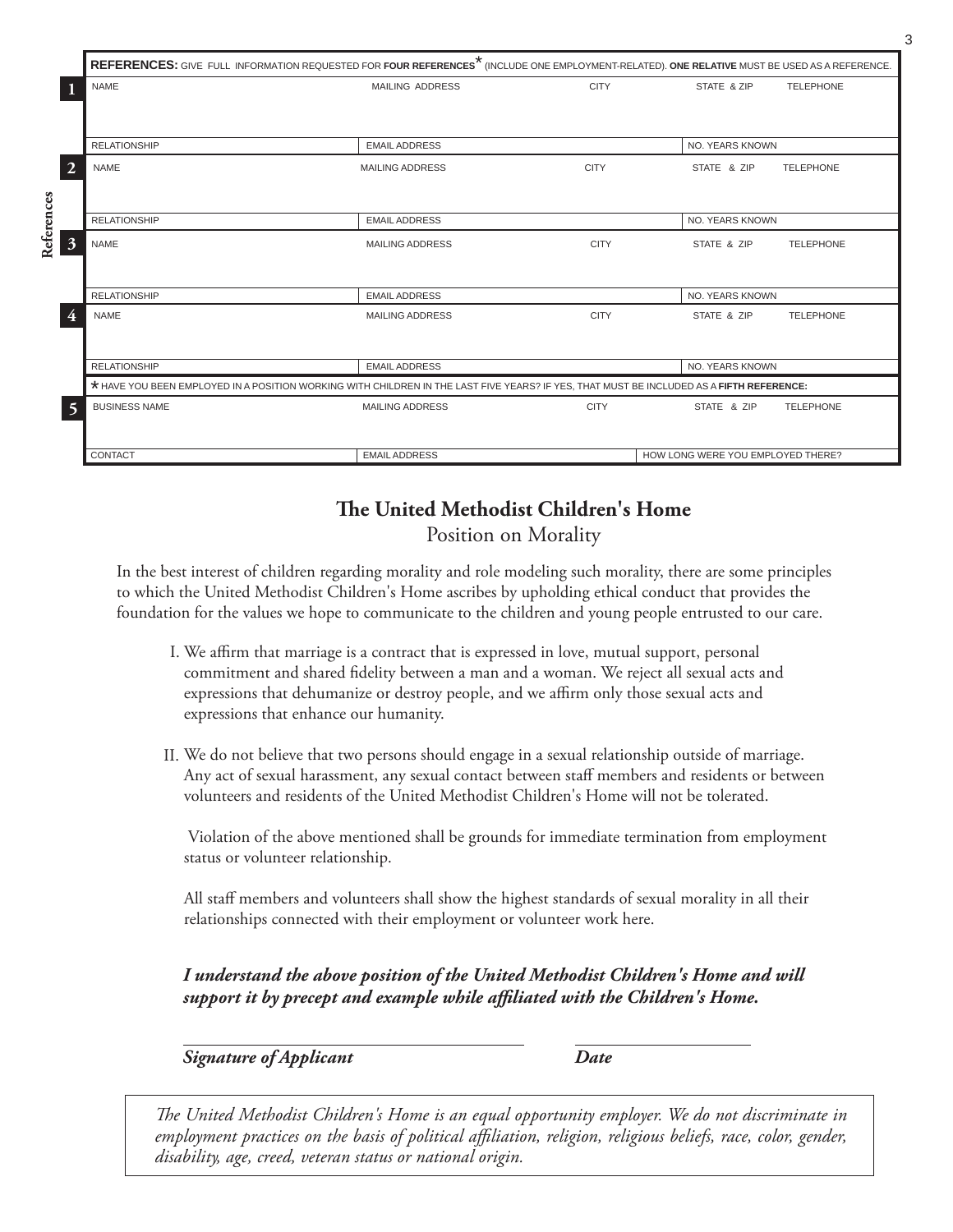#### **Please read and initial each Paragraph of Understanding written below.**

(Ask the interviewer for an explanation if you do not understand any part.)

\_\_\_\_\_ I authorize the United Methodist Children's Home (UMCH) to investigate my references and other matters related to my suitability for volunteering. In addition, I hereby release UMCH, my current and former employers, and all other persons, corporations, partnerships and associations from any and all claims, demands or liabilities arising out of or in any way related to such investigation or disclosure.

\_\_\_\_\_ I understand that UMCH complies with the child caring regulations of the State of Georgia Office of Regulatory Services. I also understand that a criminal records check in my name must be returned as "Satisfactory."

\_\_\_\_\_ I understand that if the area of help I am interested in requires driving in the course of volunteering, my acceptance is contingent on a satisfactory check of my driving record through the Department of Motor Vehicles.

I understand that in order to maintain a smoke free environment in support of lessening of health hazards as well as promoting positive role models for children, UMCH will hire or engage as employees or volunteers only persons who agree not to smoke on its premises or while on duty anywhere or when in the presence of our children.

\_\_\_\_\_ I understand that any false or misleading statements or omission of questions asked on this application will be just cause for removing my name from consideration as a volunteer or for immediate dismissal from volunteering

\_\_\_\_\_ I certify that I have never abused, neglected, sexually exploited or deprived a child or an adult. I further certify that I have never subjected any person to serious injury as a result of intentional or grossly negligent misconduct.

I understand the UMCH policy on confidentiality requires that I shall not disclose or knowingly permit the disclosure of any information concerning a child or his/her family, directly or indirectly, to any unauthorized person. I will abide by agency policy with regard to client privacy and general confidentiality, and I will not release any client's name, photograph, video or identifying information. I also understand that failure to follow this policy of confidentiality is reason for immediate dismissal from the volunteer program.

#### *My signature below certifies that I have read and understand this complete page and agree to the terms and conditions outlined in this document.*

 *Signature of Applicant Date* REDITED ORGANIZATION **Accredited by the Council on Accreditation Accredited by the EAGLE Commission** - *an accreditation process of the United Methodist Association of Health and Welfare Ministries* **Licensed by the Georgia Department of Human Resources Member, The United Methodist Association Member, Georgia Association of Homes and Services for Children**

*In accordance with Federal law and U.S. Department of Agriculture policy, this institution is prohibited from discriminating on the basis of race, color, national origin, sex, age or disability.*

*To file a complaint of discrimination, write USDA, Director, Office of Civil Rights, 1400 Independence Avenue, SW, Washington, D.C. 20250-9410 or call (800) 795-3272 or (202) 720-6382 (TTY). USDA is an equal opportunity provider and employer.*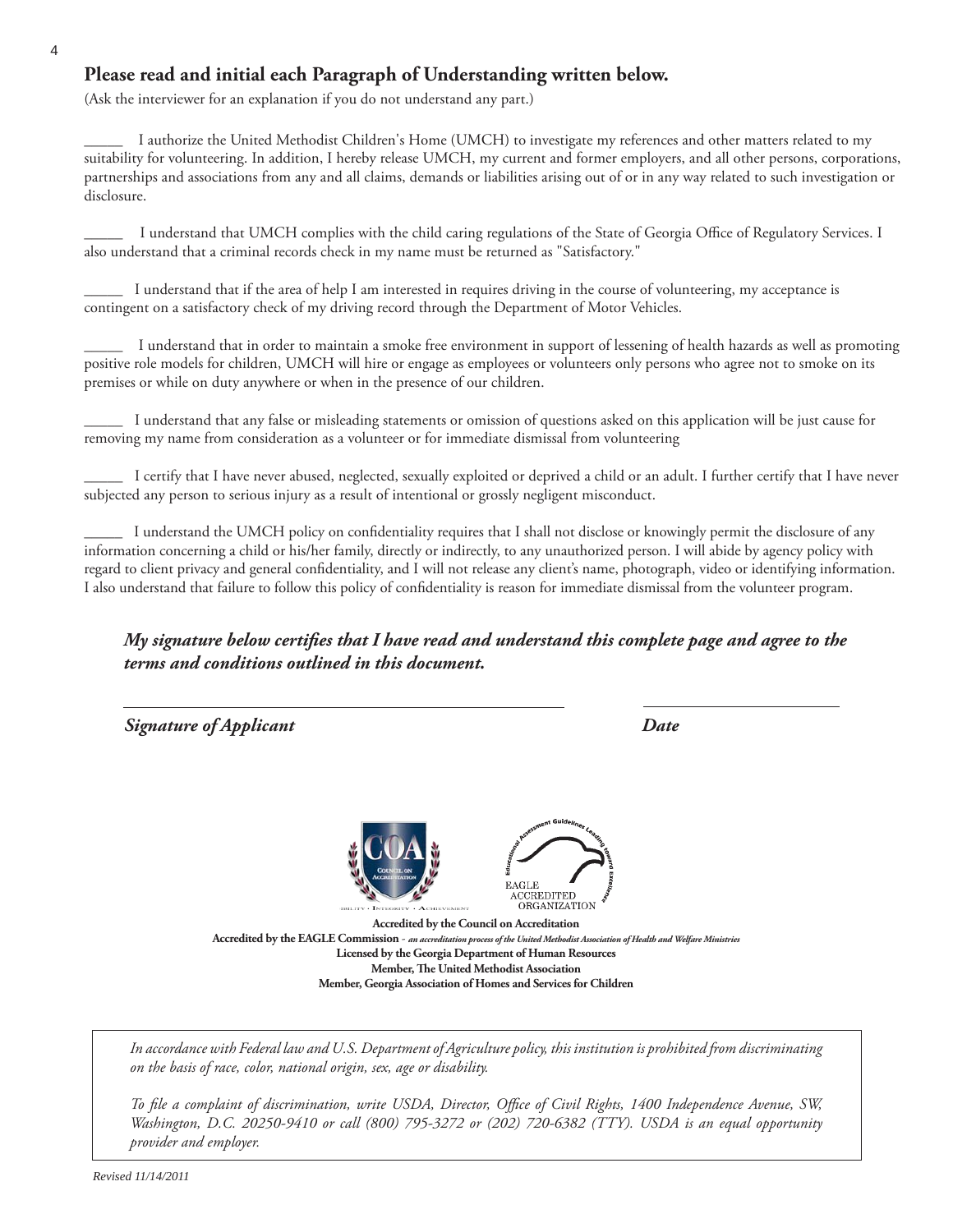#### **UNITED METHODIST CHILDREN'S HOME 500 South Columbia Drive • Decatur, Georgia Decatur, GA 30030 VOLUNTEER CONFIDENTIALITY AGREEMENT**

As a volunteer of the United Methodist Children's Home (UMCH), you may learn of or have access to information including, but not limited to, information relating to:

• Youth (e.g., records, conversations, intake information, financial information, etc.);

• UMCH (e.g., statistical records, strategic plans, internal reports, memos, contracts, peer review information, communications, computer programs, etc.).

Confidential information is valuable and sensitive and is protected by law and by organizational policies. Confidential information may only be disclosed with the specific authorization of the youth/parent/legal guardian. The intent of these laws and policies is to assure that confidential information will remain confidential and will be used only as necessary to accomplish the mission of the UMCH. As a volunteer, you are required to comply with these laws and policies.

Accordingly, you must:

Use confidential information only as needed to perform your legitimate duties as a volunteer of UMCH;

• Only access confidential information for which you have a need to know;

• Ensure that health information is used only for health care treatment, payment, and operations. Health information cannot be used for purposes not related to health care without the specific authorization of the youth/parent/legal guardian;

• Not transmit, divulge, copy, release, sell, loan, review, alter, or destroy any confidential information except as properly authorized within the scope of your volunteer duties;

• Not misuse confidential information or treat confidential information carelessly;

If you use an agency computer in the course of your volunteer responsibilities, log off when leaving a computer or workstation;

Safeguard your passwords or any other authorizations you have that allow you to access confidential information;

• Accept responsibility for all activities undertaken using your password or other forms of authorization;

Take appropriate measures to safeguard information appropriately held in your home as part of your volunteer responsibilities;

• Report activities by any individual or entity that you suspect may compromise the confidentiality of confidential information. Reports made in good faith about suspect activities will be held in confidence to the extent permitted by law; and

• Understand that your obligations under this agreement will continue after you cease to be a volunteer with UMCH.

You will be responsible for your misuse of confidential information or wrongful disclosure of confidential information and for your failure to safeguard your password or other authorization to access confidential information. You understand that your failure to comply with this agreement may result in adverse employment action in accordance with UMCH policy. Your failure to comply with this agreement may also result in civil monetary penalties up to \$25,000 and/or federal criminal penalties.

**Volunteer's Signature:\_\_\_\_\_\_\_\_\_\_\_\_\_\_\_\_\_\_\_\_\_\_\_\_\_\_\_\_\_\_\_\_\_\_\_\_\_\_\_\_\_\_\_\_\_\_\_\_\_\_\_\_\_\_\_\_\_\_\_\_\_\_\_\_\_\_\_\_\_\_** 

**Volunteer's Name:\_\_\_\_\_\_\_\_\_\_\_\_\_\_\_\_\_\_\_\_\_\_\_\_\_\_\_\_\_\_\_\_\_\_\_\_\_\_\_\_\_\_\_\_\_\_\_\_\_\_\_\_\_\_\_\_\_\_\_\_\_\_\_\_\_\_\_\_\_\_\_\_\_** 

Date: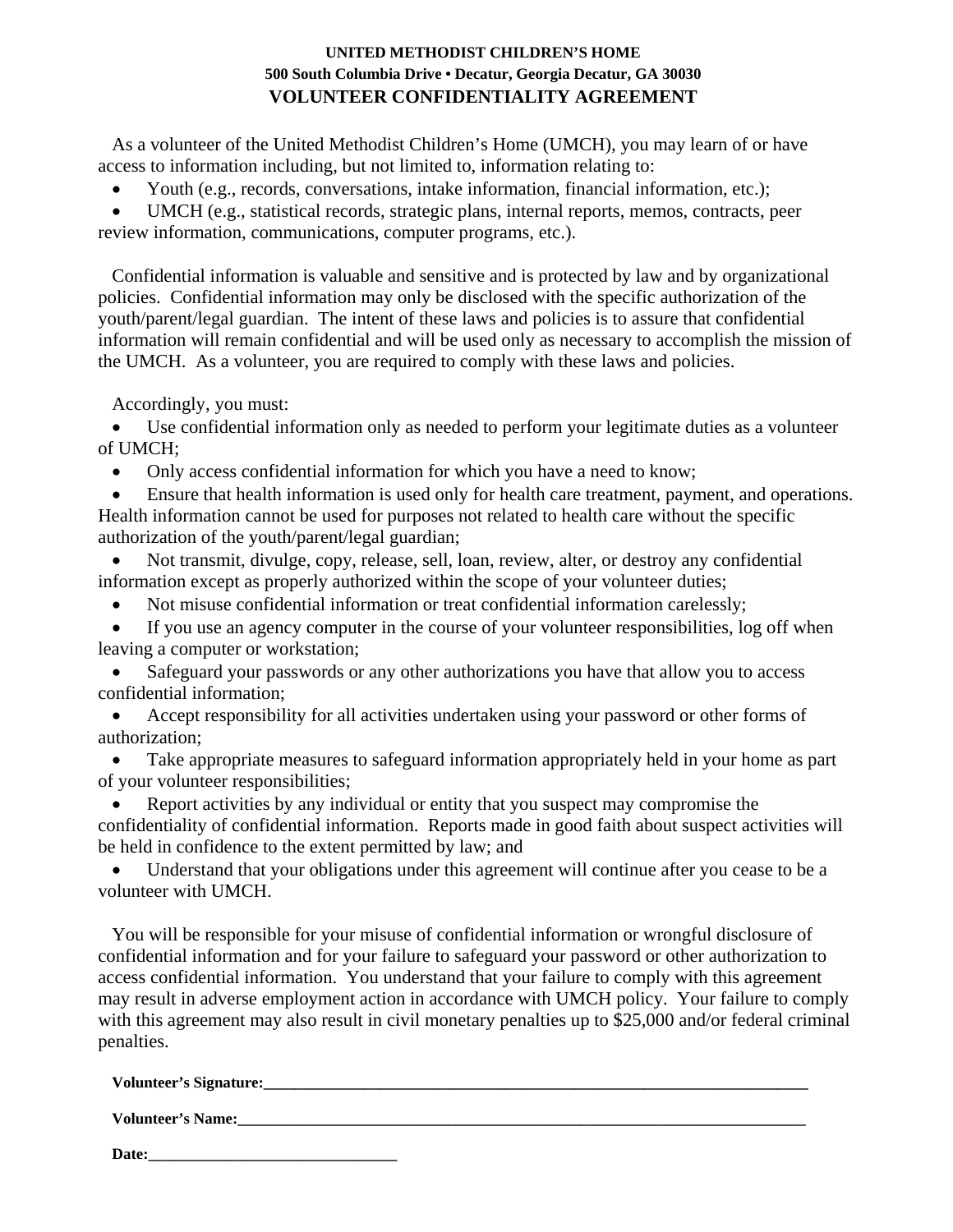# ETHICAL STANDARDS

*A number of years ago a then-existing organization, The National Association of Homes and Services for Children, produced a Code of Ethics for its members. This code is part of the policy of the United Methodist Children's Home. In part, that code reads as follows:* 

WE WILL STRIVE to protect children in our care from abuse or maltreatment, experimentation, economic exploitation, malnutrition and unsafe environments and shall bring to account adults who thwart that purpose.

#### [**UMCH will prosecute to the full extent of the law any individuals who engage in child abuse or inappropriate behavior with children**.]

WE WILL PROVIDE every opportunity for children to learn and to develop whatever talents they may possess.

WE WILL ACCORD children in our care full respect as individuals and the full rights guaranteed all citizens of the United States, while teaching them to respect the rights of others

WE WILL RESPECT the uniqueness of each child's race, culture and religion while attempted to instill a sense of self-worth, individuality, and the responsibilities as well as the privileges of citizenship.

WE WILL NURTURE in each child the spiritual ethics appropriate to their background and religious heritage.

**As a volunteer of the United Methodist Children's Home I agree to abide by the principles set out above.** 

\_\_\_\_\_\_\_\_\_\_\_\_\_\_\_\_\_\_\_\_\_\_\_\_\_\_\_\_\_\_\_\_\_\_\_\_\_\_\_\_\_\_\_\_\_\_\_ \_\_\_\_\_\_\_\_\_\_\_\_\_\_\_\_\_\_

\_\_\_\_\_\_\_\_\_\_\_\_\_\_\_\_\_\_\_\_\_\_\_\_\_\_\_\_\_\_\_\_\_\_\_\_\_\_\_\_\_\_\_\_\_\_\_

Signature Date

Print Name

9/12/05